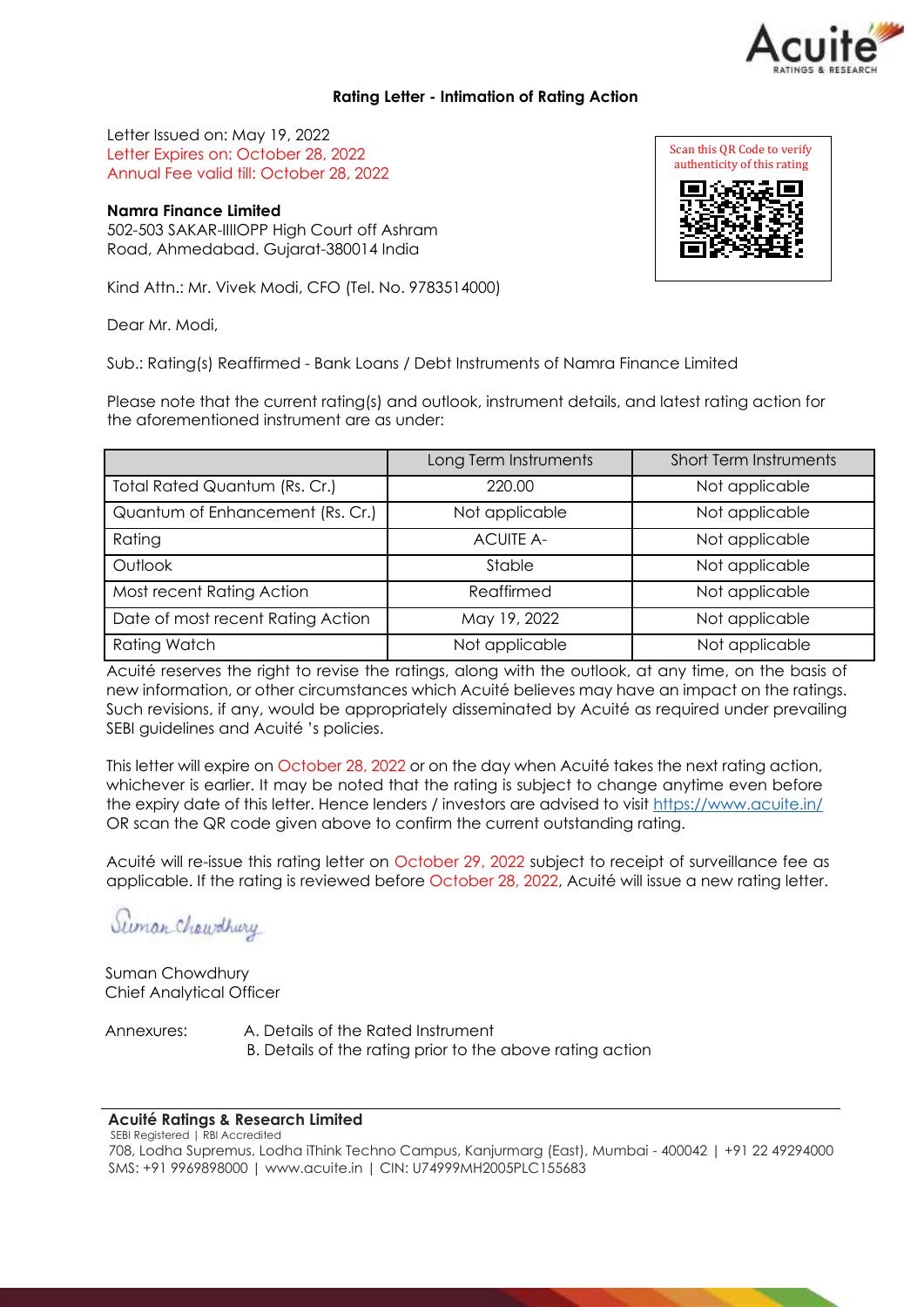

# **Annexure A. Details of the rated instrument**

| <b>Bank</b>                      | <b>Facilities</b> | <b>Scale</b> | Previou<br>Amt. (Rs.<br>Cr) | Current<br>Amt. (Rs.<br>Cr) | <b>Ratings</b>              | <b>Rating Action</b> |
|----------------------------------|-------------------|--------------|-----------------------------|-----------------------------|-----------------------------|----------------------|
| <b>Fund Based Facilities</b>     |                   |              |                             |                             |                             |                      |
| <b>Federal Bank</b>              | Cash Credit       | Long<br>Term | 1.00                        | 1.00                        | <b>ACUITE A-/</b><br>Stable | Reaffirmed           |
| <b>IDFC First</b><br><b>Bank</b> | Cash Credit       | Long<br>Term | 0.50                        | 0.50                        | <b>ACUITE A-/</b><br>Stable | Reaffirmed           |
| State Bank of<br>India           | Cash Credit       | Long<br>Term | 4.00                        | 4.00                        | <b>ACUITE A-/</b><br>Stable | Reaffirmed           |
| <b>MUDRA</b>                     | Term Loan         | Long<br>Term | 9.00                        | 3.00                        | <b>ACUITE A-/</b><br>Stable | Reaffirmed           |
| Bank of<br>Maharashtra           | Term Loan         | Long<br>Term | 4.78                        | 2.57                        | <b>ACUITE A-/</b><br>Stable | Reaffirmed           |
| <b>Bank of</b><br>Maharashtra    | Term Loan         | Long<br>Term | 9.84                        | 7.27                        | <b>ACUITE A-/</b><br>Stable | Reaffirmed           |
| <b>IDFC First</b><br><b>Bank</b> | Term Loan         | Long<br>Term | 21.19                       | 14.20                       | <b>ACUITE A-/</b><br>Stable | Reaffirmed           |
| <b>Federal Bank</b>              | Term Loan         | Long<br>Term | 10.08                       | 7.27                        | <b>ACUITE A-/</b><br>Stable | Reaffirmed           |
| Federal Bank^                    | Term Loan         | Long<br>Term | 0.62                        | 0.00                        | <b>ACUITE A-/</b><br>Stable | Reaffirmed           |
| Punjab<br>National Bank          | Term Loan         | Long<br>Term | 6.64                        | 0.63                        | <b>ACUITE A-/</b><br>Stable | Reaffirmed           |
| Punjab<br>National Bank          | Term Loan         | Long<br>Term | 2.08                        | 2.08                        | <b>ACUITE A-/</b><br>Stable | Reaffirmed           |
| State Bank of<br>India           | Term Loan         | Long<br>Term | 15.92                       | 7.45                        | <b>ACUITE A-/</b><br>Stable | Reaffirmed           |
| Union Bank of<br>India           | Term Loan         | Long<br>Term | 10.00                       | 8.79                        | <b>ACUITE A-/</b><br>Stable | Reaffirmed           |
| Punjab<br>National Bank          | Term Loan         | Long<br>Term | 3.26                        | 1.94                        | <b>ACUITE A-/</b><br>Stable | Reaffirmed           |
| <b>ICICI Bank</b>                | Term Loan         | Long<br>Term | 20.00                       | 16.36                       | <b>ACUITE A-/</b><br>Stable | Reaffirmed           |
| Proposed Bank<br>Facilities      |                   | Long<br>Term | 21.09                       | 43.56                       | <b>ACUITE A-/</b><br>Stable | Reaffirmed           |
| Proposed Bank<br>Facilities      |                   | Long<br>Term |                             | 0.46                        | <b>ACUITE A-/</b><br>Stable | Assigned             |
| <b>IDBI Bank</b><br>Ltd.*        | Term Loan         | Long<br>Term |                             | 19.38                       | <b>ACUITE A-/</b><br>Stable | Reaffirmed           |
| Bank of India*                   | Term Loan         | Long<br>Term |                             | 17.58                       | <b>ACUITE A-/</b><br>Stable | Assigned             |
| SIDBI*                           | Term Loan         | Long<br>Term | $\overline{a}$              | 10.00                       | <b>ACUITE A-/</b><br>Stable | Assigned             |
| SIDBI*                           | Term Loan         | Long<br>Term |                             | 30.00                       | <b>ACUITE A-/</b><br>Stable | Assigned             |